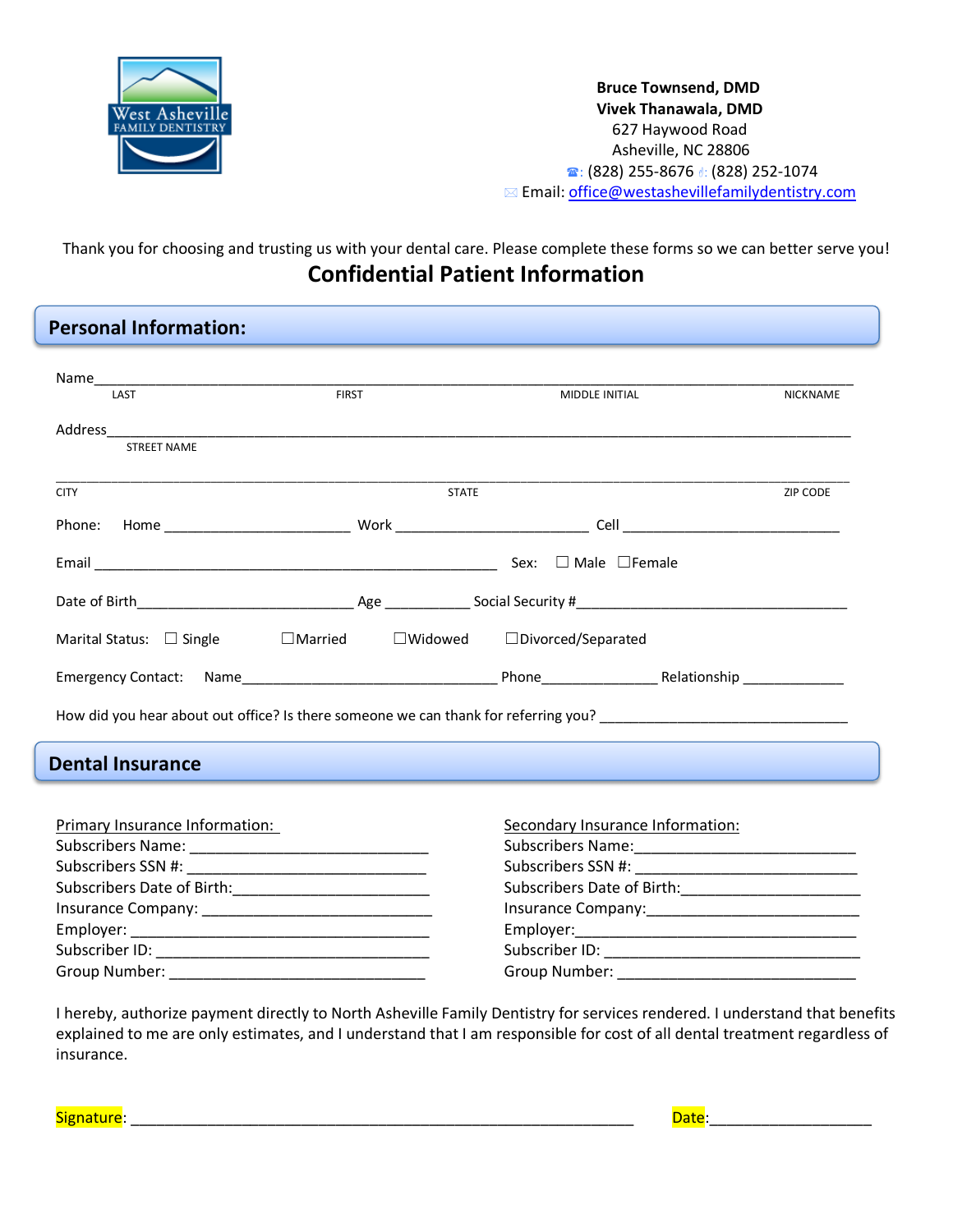|                           | <b>Responsible Party (if different than patient)</b>                                                                                                                                                                     |                                                                                                                   |                 |  |
|---------------------------|--------------------------------------------------------------------------------------------------------------------------------------------------------------------------------------------------------------------------|-------------------------------------------------------------------------------------------------------------------|-----------------|--|
|                           |                                                                                                                                                                                                                          |                                                                                                                   |                 |  |
|                           |                                                                                                                                                                                                                          |                                                                                                                   |                 |  |
| <b>STREET NAME</b>        |                                                                                                                                                                                                                          |                                                                                                                   |                 |  |
| <b>CITY</b>               | <b>STATE</b>                                                                                                                                                                                                             |                                                                                                                   | <b>ZIP CODE</b> |  |
| <b>Dental Information</b> |                                                                                                                                                                                                                          |                                                                                                                   |                 |  |
|                           |                                                                                                                                                                                                                          |                                                                                                                   |                 |  |
|                           |                                                                                                                                                                                                                          | Have you ever been told that you have a gum or periodontal problems? $\Box$ Yes $\Box$ No If yes, please explain: |                 |  |
|                           | Do you have any sores or growths in or around your mouth? $\square$ Yes $\square$ No If yes, please explain:<br>Do you clench your teeth? $\square$ Yes $\square$ No Do you grind your teeth? $\square$ Yes $\square$ No |                                                                                                                   |                 |  |

### **Consent To Treatment**

I authorize and give consent to Brent H. Barroso-Bernier D.D.S. and associates to perform dental services agreed upon between doctor and patient. I am responsible for informing the doctors about any changes about medical history prior to treatment. I understand that this medical information will be used as necessary for diagnosis and treatment.

Payment for all treatment and services rendered are my responsibility. Your estimated copayment for treatment, which is that amount not covered by your insurance, is due at the time treatment is rendered. Your estimated copayment may be adjusted after the time of treatment depending upon the final reconciliation of insurance payments.

Patient/Guardian Signature: \_\_\_\_\_\_\_\_\_\_\_\_\_\_\_\_\_\_\_\_\_\_\_\_\_\_\_\_\_\_\_\_\_\_\_\_\_\_\_\_\_\_\_\_\_\_\_\_\_ Date: \_\_\_\_\_\_\_\_\_\_\_\_\_\_\_\_\_\_\_\_\_

### **Cancellation Policy**

In order to provide quality dental care in an effect manner, we ask that you give us at least **24 hour notice** of a cancellation. Cancellation with less than a **24 hour notice** and no shows are subject to a \$25.00 charge to one's account. We understand that there are unavoidable situations and inconveniences in everyone's life, but three missed appointments without proper notice will result in dismissal from our office.

Your signature below verifies that you have been informed of this office policy. Thank you for your cooperation!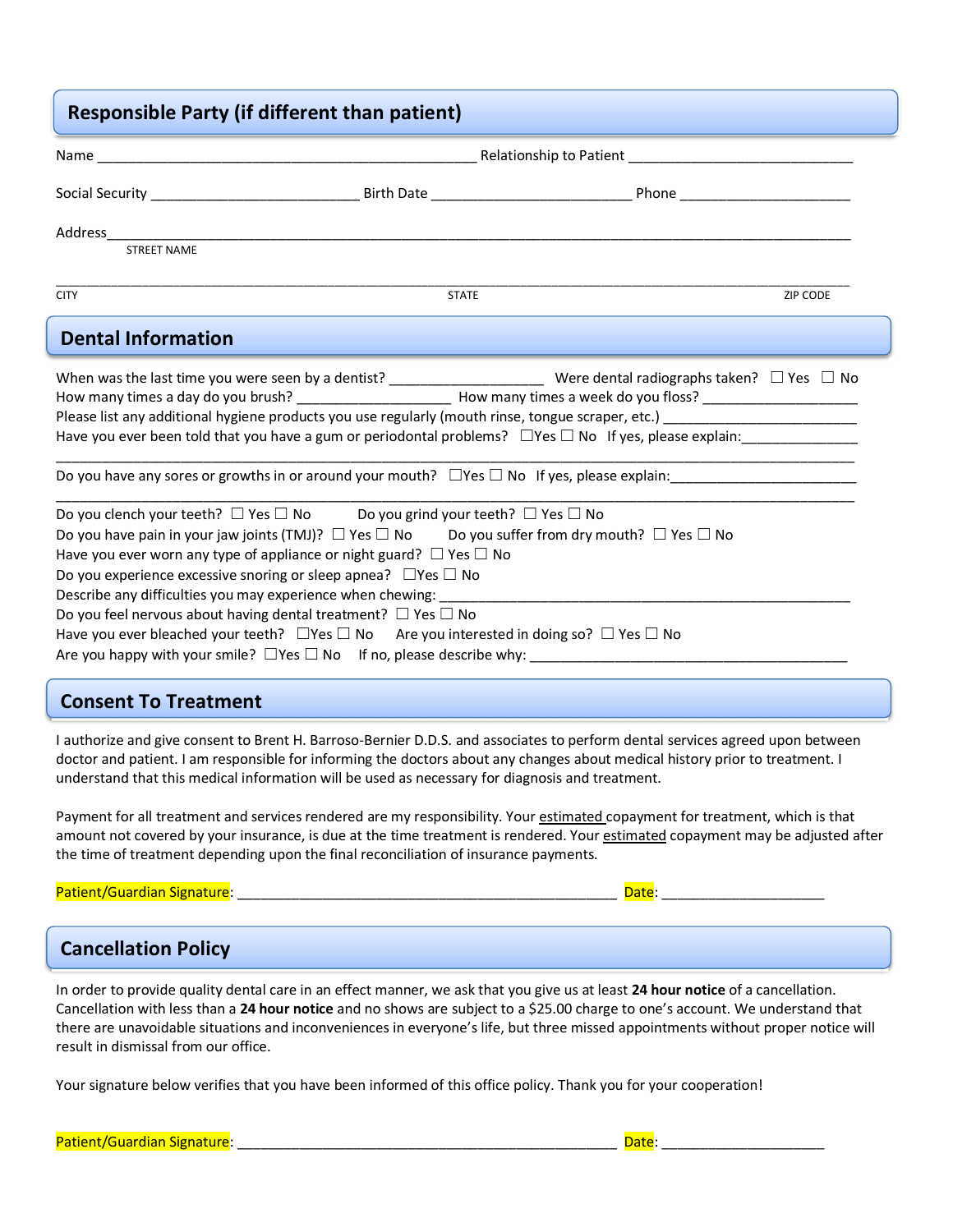### **Acknowledgement of Receipt of Notice of Privacy Practices**

Your signature below indicates that you have received a copy of North Asheville Family Dentistry's Notice of Privacy Practices.

**\_\_\_\_\_\_\_\_\_\_\_\_\_\_\_\_\_\_\_\_\_\_\_\_\_\_\_\_\_\_\_\_\_\_\_\_\_\_\_\_\_\_\_\_\_ \_\_\_\_\_\_\_\_\_\_\_\_\_\_\_\_\_\_\_\_**

Patient Name (Printed) and Date of Birth

Patient or Legally Authorized Individual (Signature) Translate Today's Date

**\_\_\_\_\_\_\_\_\_\_\_\_\_\_\_\_\_\_\_\_\_\_\_\_\_\_\_\_\_\_\_\_\_\_\_\_\_\_\_\_\_\_\_\_\_ \_\_\_\_\_\_\_\_\_\_\_\_\_\_\_\_\_\_\_\_**

## **Verbal Communication Release**

Many times our patients may want us to verbally communicate with a friend or family member about scheduled appointments, treatment, and finances. Please list below any friends or family members whom you authorize us to discuss your dental care or financial information with. I understand that North Asheville Family Dentistry is not responsible for the information provided as long as it is given to a person that is listed below.

*\*Date of Birth must be provided so that our office can verify that we are speaking to the correct person.\**

| Name (Printed) | Date of Birth | Relationship |  |
|----------------|---------------|--------------|--|
| Name (Printed) | Date of Birth | Relationship |  |
| Name (Printed) | Date of Birth | Relationship |  |

**\_\_\_\_\_\_\_\_\_\_\_\_\_\_\_\_\_\_\_\_\_\_\_\_\_\_\_\_\_\_\_\_\_\_\_\_\_\_\_\_\_\_\_\_\_\_\_\_\_ \_\_\_\_\_\_\_\_\_\_\_\_\_\_\_\_\_\_\_\_**

I do not authorize North Asheville Family Dentistry to release any of my protected medical information to anyone other than the entities that are discussed in the Notice of Privacy Practices.

Patient or Legally Authorized Individual (Signature) and the Control Date